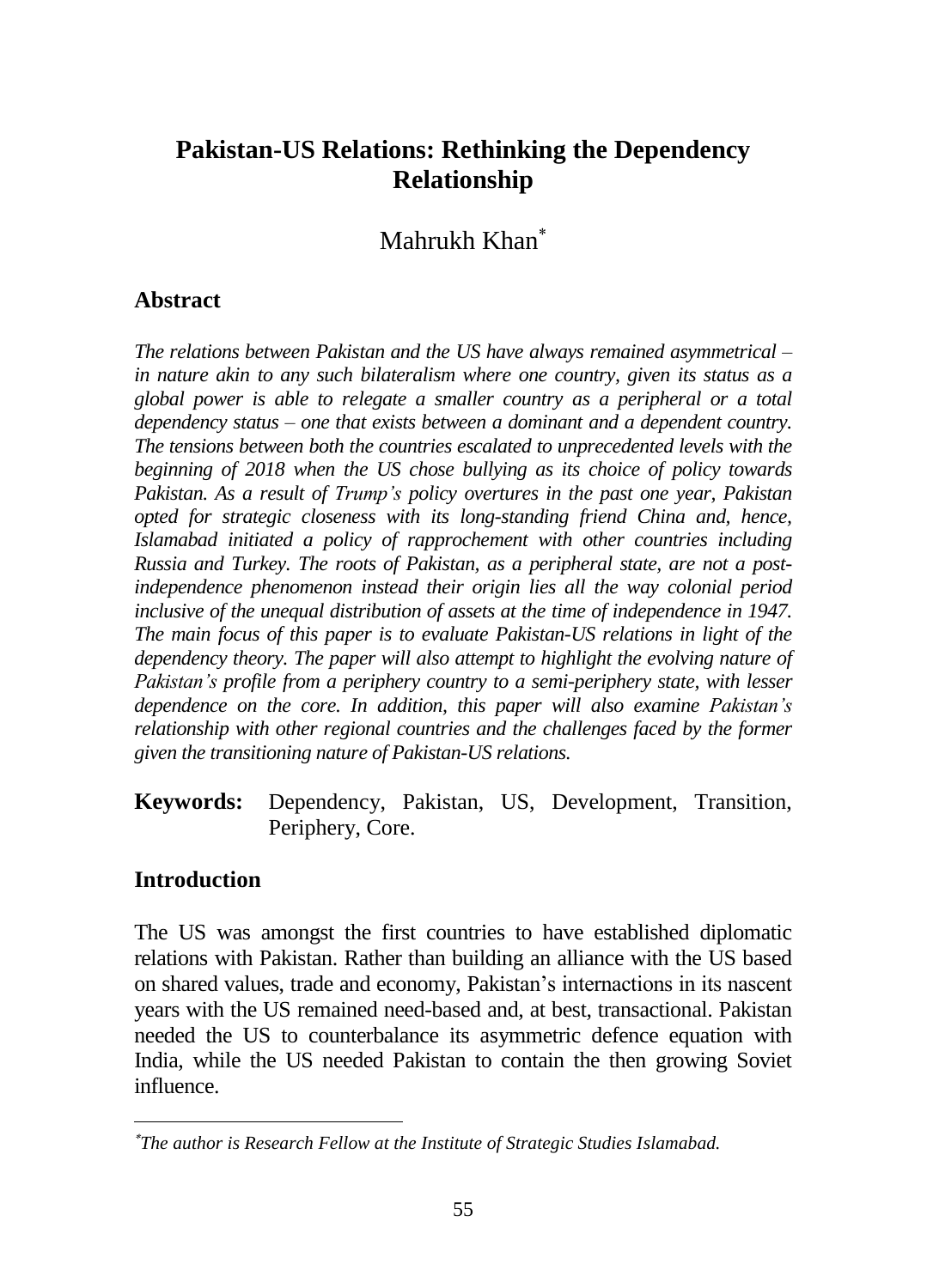To understand the dependency theory, it is important to understand what dependence implies in the realm of international relations. It is a situation in which the economy of certain countries is conditioned by the development and expansion of another economy to which the former is subjected.<sup>1</sup> The developed countries of today's world have never been underdeveloped though they may have been undeveloped. The countries like the US have either maintained the status of a metropolis or have economically colonised the underdeveloped nations.

Many argue that the economic dependency or under-development of a country is a reflection of its own failing policies, as well as political, social and cultural barriers. While it may partially be true, the following sections would demonstrate that the contemporary underdevelopment of Pakistan is the by-product of the relationship between a dominant core, the US and a periphery state, Pakistan. It is also one of the main reasons why Pakistan's economy has remained unable to grow and sustain itself on its own for a longer period and faced balance of payments issue.

This paper will build upon the theme of Pakistan-US relations in light of the dependency theory with a critical analysis of its classical theory by Prebisch. It will also take help from the Prebisch-Singer term of trade thesis (PST), also known as the Prebisch-Singer hypothesis. The PST highlights that the gains from international trade ratio are unequally distributed between the developing and the developed country. According to the theory, the developing country (periphery) is exporting primarily raw goods and the developed country (core) is exporting manufactured goods made from the same raw material.<sup>2</sup> Prebisch looked at the global economy as a single unit embedded with deep structural asymmetries, faced by the developing countries.<sup>3</sup>

<sup>&</sup>lt;sup>1</sup> Theotonio Dos Santos, "The Structure of Dependence," American Economic *Review* 60, no. 2, Papers and Proceedings of the Eighty-second Annual Meeting of the American Economic Association, (May, 1970), American Economic Association, http://web.unair.ac.id/admin/file/f\_20003\_Dos\_Santos\_Structure-LAMPIRAN\_3.pdf

<sup>2</sup> Matias E Margulis, ed., "Introduction," *The Global Political Economy of Raúl Prebisch* (Routledge: Abingdon & New York, 2017),

https://www.routledge.com/The-Global-Political-Economy-of-Raul-Prebisch/Margulis/p/book/9781138219779

 $3$  Ibid., 8.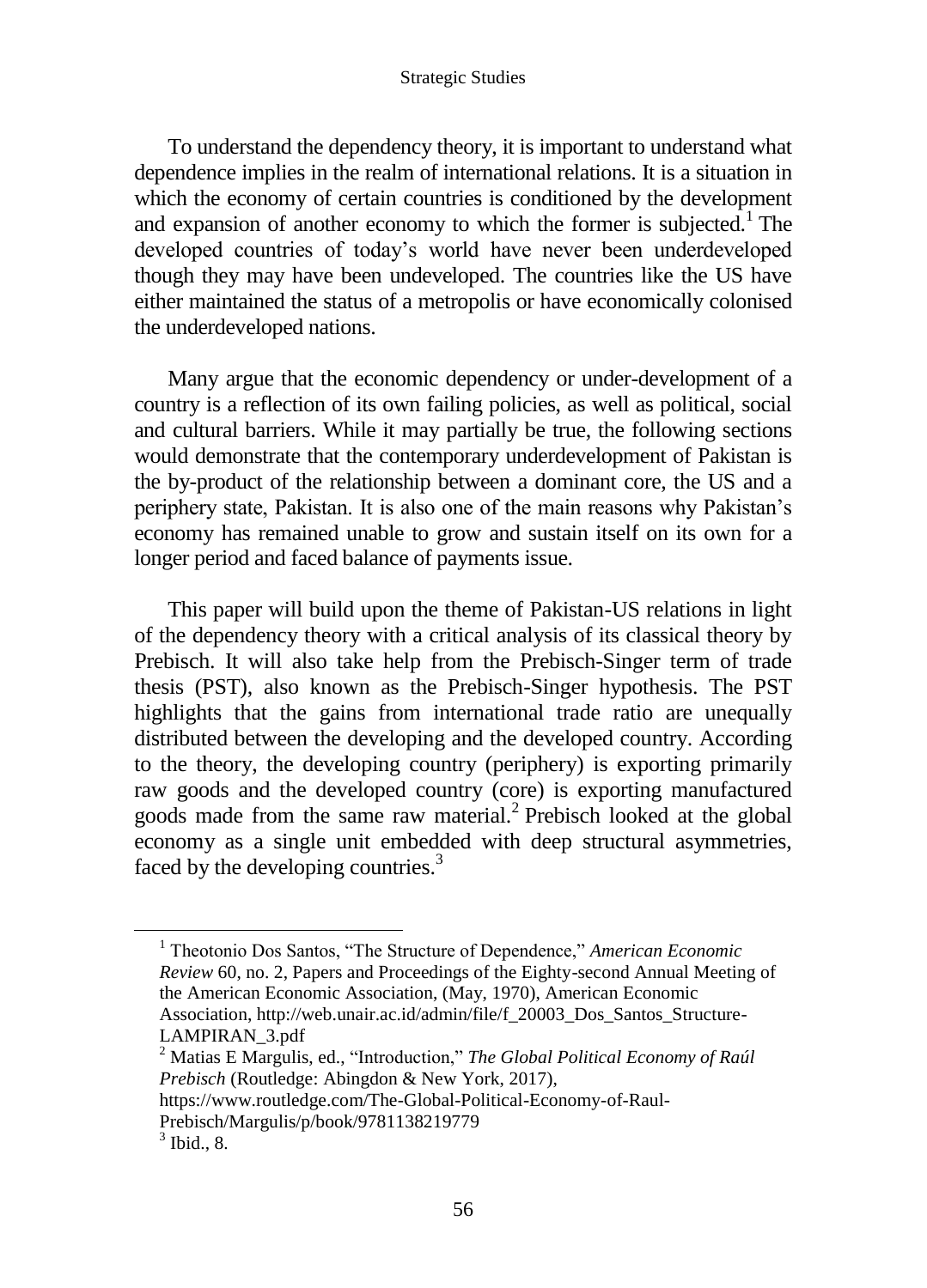### **Theoretical Framework**

 $\overline{a}$ 

Core and periphery ideology has remained an essential contribution of the Third World scholars; e.g. in 1920 German geographers suggested something similar, as well as the Romanian sociologists in the 1930s.<sup>4</sup> However, the theme became a significant focus of social scientist after Raúl Prebisch work in the 1950s. There are serious debates and disagreements among the lineage of dependency theory and, while there is no one unified theory of dependency, there are some core propositions which underlie the analyses of the theory.

Prebisch's idea emphasised the differences in market structures, goods prices as well as labour in the dependent and developing markets (periphery) and the industrialised market (centre), while Singer emphasised on the differences in price and income between primary commodities and manufactures. It implies that barring major changes in the structure of the world economy, the gains from trade will continue to be distributed unequally (and, some would add, unfairly though) between nations exporting mainly primary products and those exporting mainly manufactures.<sup>5</sup>

In the later years, Andre Gunder Frank, a German-American sociologist, taking a cue from the dependency theory, coined the term "development of underdeveloped." In his argument, he refers to the core as the 'metropolis' and periphery as 'satellite.' In his work, he claims that the exploitative nature of the relationship between the core and the periphery has been evident throughout history. Many examples can be taken from the times of slavery in the West to the period of colonisation. The western countries in the past and even today have maintained a monopoly over international trade by the help of establishing large corporations and multinational giants.

Immanuel Wallerstein, in his book *World System Analysis*, describes the basic premise of the dependency theory, stating that some countries are more established economically than the others, highlighting a formidable

<sup>4</sup> Immanuel Wallerstein, *World Systems Analysis; An Introduction* (Durham and London: Duke University Press, 2004), 24.

<sup>&</sup>lt;sup>5</sup> John Toye and Richard Toye, "The Origins and Interpretation of the Prebisch-Singer Thesis," in *History of Political Economy* 35, no. 3, (Fall 2003), https://core.ac.uk/download/pdf/12825450.pdf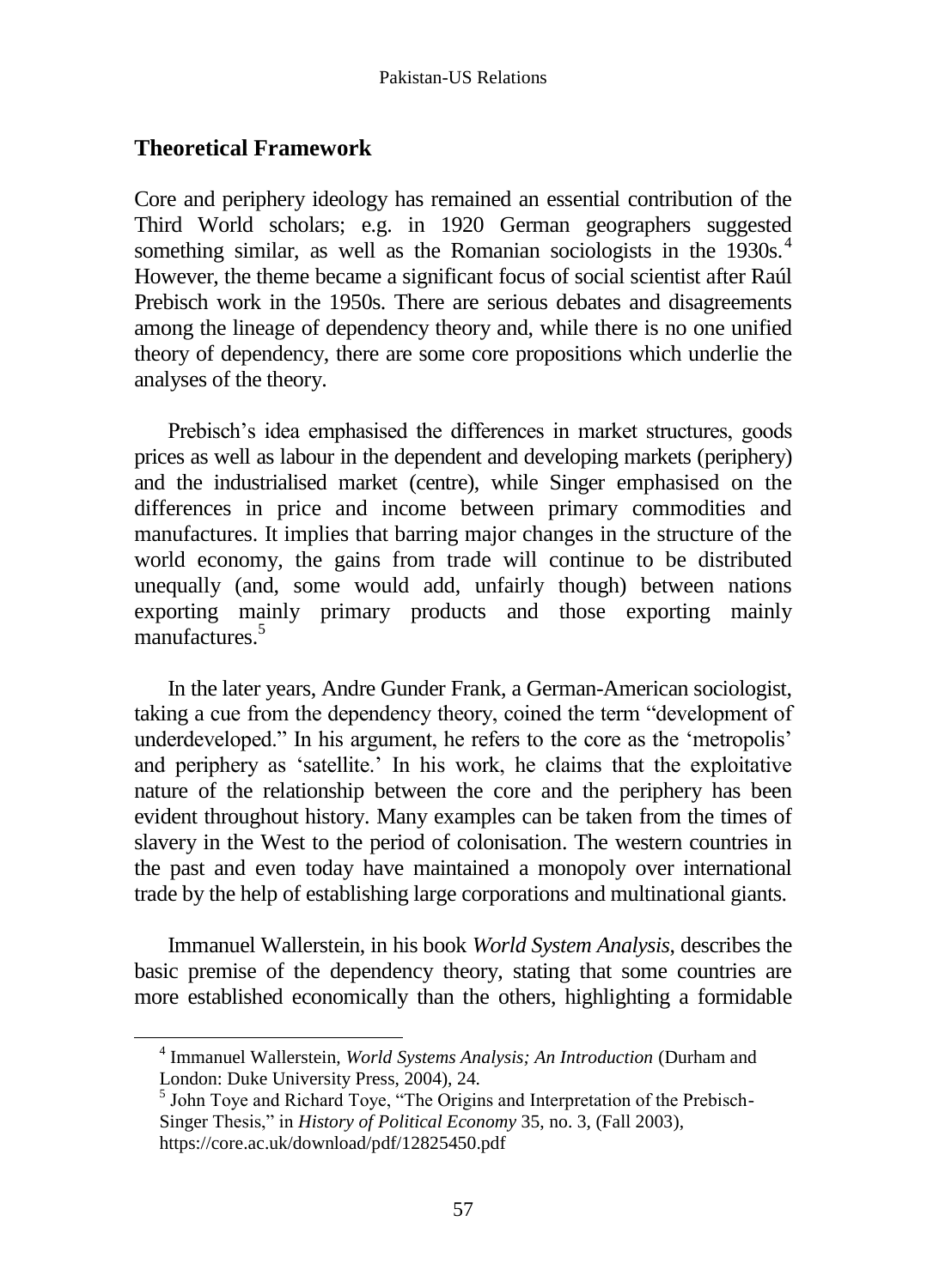flaw of 'unequal trade' where the core can trade on conditions that allow surplus-value to flow from the weaker (periphery) states.<sup>6</sup> Wallerstein writes that in the world-system analysis core-periphery is rather a 'relational concept.<sup> $7$ </sup> In a capitalist economy, an axial division of labour exists between the core production and the peripheral production, nonetheless, profit remains remarkably high from the processes that are more 'monopolised' than the other, making cores countries wealthier.

Dependency theory first emerged in recent history during the 1950's while it gained prominence in the later years. The theory emerged as a response to the unequal economic distribution between the developed and the underdeveloped countries. The theory was developed under the guidance of the Director of the United Nations Economic Commission of Latin America,<sup>8</sup> Raul Prebisch. There are two categories of countries in Prebisch dependency theory: i) the core — first world nations and; ii) the periphery — poor or third world countries. The main argument of the Prebisch dependency theory underpinned the idea that the economic activity and growth in a richer or the core country that has serious implications on the periphery country eventually leading to a serious economic crisis.

This cycle of constant dependence can also be linked with the idea of dependency theory by Karl Marx which highlights economic structuralism and the economic relationships between economically rich core countries and the economically poor the periphery states.<sup>9</sup> It is a thought that explains underdevelopment as the result of the processes by which poor countries and regions are incorporated into the capitalist world economy.<sup>10</sup>

Inevitably, the poor countries end up being a market of raw material with less likelihood to cultivate means to develop the raw material into a

<sup>6</sup> Wallerstein, *World Systems Analysis*.

 $<sup>7</sup>$  Ibid.</sup>

<sup>8</sup> Vincent Ferraro, "Dependency Theory; An Introduction," in *The Development Economist Reader*, ed. Giorgio Secondi (London: Routledge, 2008), 58-64.

<sup>&</sup>lt;sup>9</sup> Alfonso Llanes, "What is the Relevance of Dependency Theory of International Relations Today?" Medium, January 20, 2018,

https://medium.com/@alfonsollanes/what-is-the-relevance-of-dependency-theoryof-international-relations-today-22e27a293165

<sup>&</sup>lt;sup>10</sup> Jeffrey D Wilson, "Dependency Theory in International Relations," in *Encyclopaedia of Power*, ed., Keith Dowding

http://dx.doi.org/10.4135/9781412994088.n98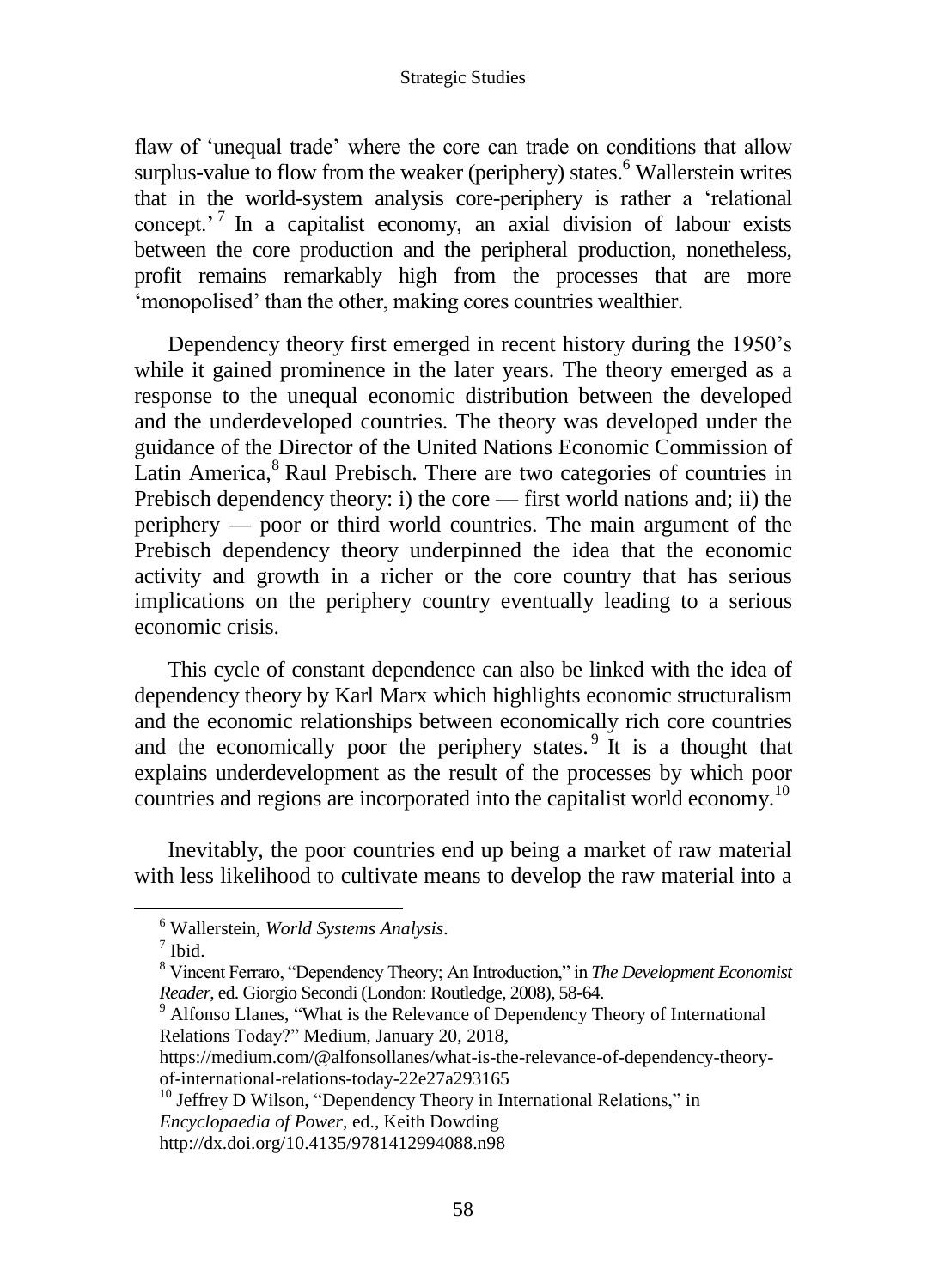product themselves. Hence, they export their primary commodities to the richer countries that manufacture the product and return it back to the periphery country with a value-added cost. This eventually results in the advancement and growth in a richer country does not make the dependent state rich or provide any sort of sustainable economic growth to the periphery country. The theory suggests that the economic activity inside an economically rich country results in igniting economic as well as national interest issues within the poor or the periphery country. The benefactor, in this case, remains the richer powers as they inflict their interests on the political, national as well as economic policies of the recipient country, by influencing their development, political, national as well as economic policies.

# **Basic Components of the Dependency Theory**

Examining the detailed writings of different sociologists and economists, three main components or important features of the dependency can be chalked out which help explain the deep architecture of the theory.

- a) The international system is the most important component of the dependency theory which underpins the equation of:
	- i. The core state which is wealthy and economically diverse is powerful both economically and militarily with its stronger state institutions.
	- ii. The dependent states are less developed in contrast to the dominant state. They are dependent on the core states to build their economies through loans and financial assistance.
- b) Singular external force: another defining component of the dependency theory is the existence of a singular external force. This means there exist an unequal balance that gives core the opportunity to exploit the resources of the dependent country not only in terms of economic resources but also by controlling the political and institutional stage of the dependent country.
- c) Reinforcement of unequal patterns: the concept of the theory focuses on the discord between the two poles. It also amplifies the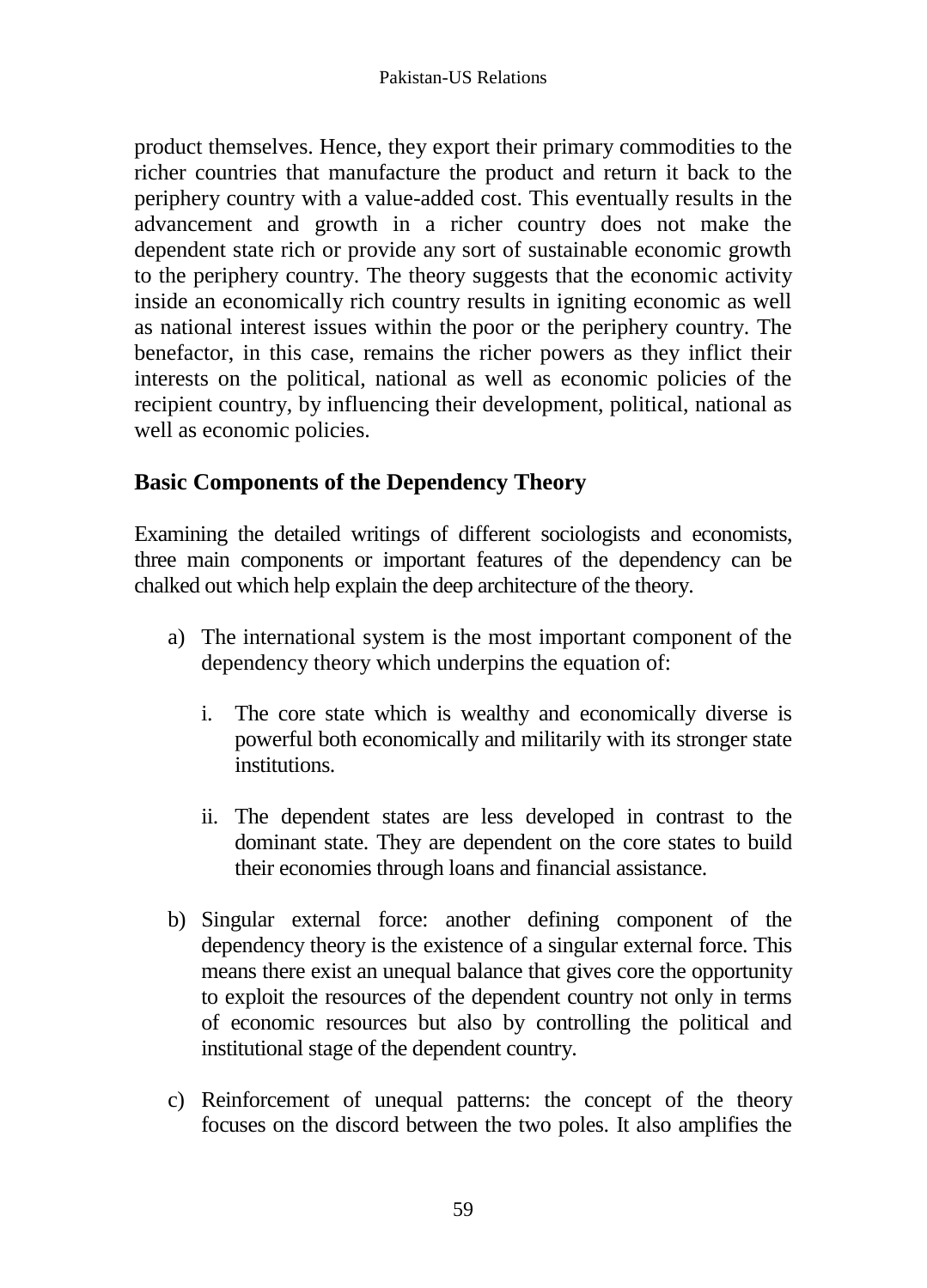reinforcement of unequal patterns and episodes that exists between the two and corresponds with any event or occurrence.

This evaluation further strengthens the argument that, even in a capitalist structured economy, profit lies more with the system where monopoly rests with the core or a dominant country. This debate is relevant till day. The world economy has expanded throughout the globe, however, certain few profit the most primarily since the world-system and the economies were then located and driven from the developed part of the globe like Europe and the US as they are today.

The semi-periphery countries or regions are those that, unlike absolute 'peripheries,' are ideally positioned between the core and the peripheral states, with considerable potential for industrialisation and development. Semi-peripheral states can manoeuvre flexibly in the capitalist economy as they are periphery to the core and act as core to come to peripheral countries.<sup>11</sup> They are different from the periphery as they have the room and capacity for industrial growth and technology.

### **Characteristics of a Semi-Periphery State**

There are three main components that help identify a semi-periphery state.

- a) Semi-periphery countries are more powerful than the periphery states but less powerful than the core.
- b) They have the capability to develop industries themselves and manufacture their own products.
- c) They have the capability to progress into a core state.

The concept of semi-periphery nations, under the theory of the world systems, will help to substantiate that Pakistan today is not among the periphery states as it was at the time of independence and during its early years. In the past few years, Pakistan has outlived its status as a classical periphery to semi-periphery and a developing nation. The economy, over the past several years, has seen a steady increase. According to the estimates by the World Bank, Pakistan's GDP has grown from US\$73.952

<sup>&</sup>lt;sup>11</sup> Immanuel Wallerstein, "Semi-Peripheral Countries and the Contemporary World Crisis," *Theory and Society* 3, no. 4 (Winter1976):463, https://www.jstor.org/stable/656810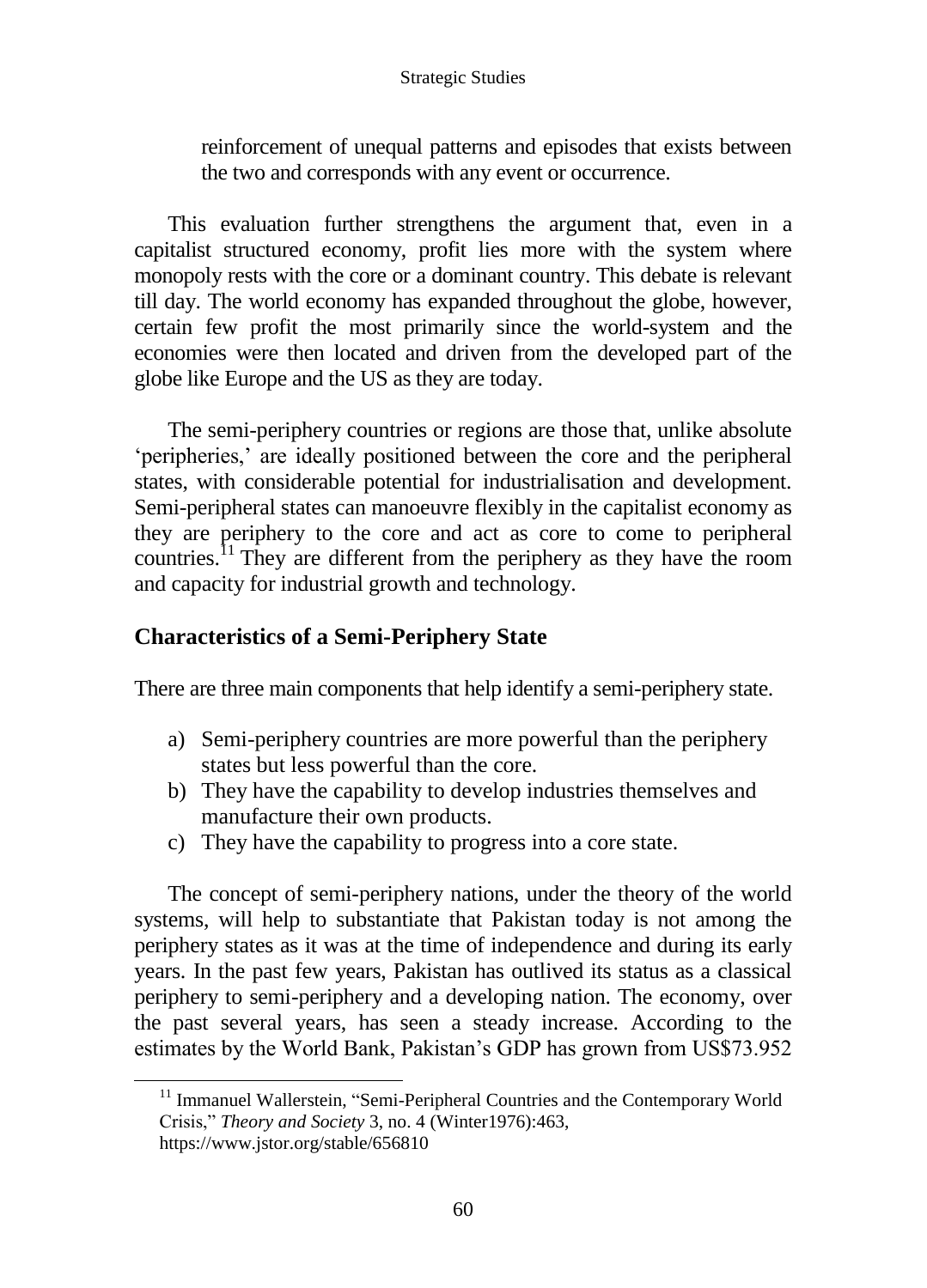billion to US\$312.57 billion from 2000 to 2018.<sup>12</sup> It has all the basic qualities that make it eligible as a semi-peripheral nation as far as its interface with the US is concerned.

Considering the relationship between the core and the periphery as well as to gain a better understanding of the phenomenon of dependence in Pakistan which led to aid dependency, one must investigate the history of the relationship between Pakistan and the US. It will be useful, to begin with, the initial years of the country and its security as well as socioeconomic evolution over the years.

# **Complicated History**

Pakistan and the US have had a complex history of relations. The relations had veered between alliance intimacy and cordiality to indifference and at times friction and tension.<sup>13</sup> The early decades of Pakistan's relationship with the US revolved around a singular objective. The US wanted to maintain its hegemony in the region to curtail the expansion of communism while Pakistan looked at the US as a means to overcome its security dilemma and balance of power vis-a-vis India. Pakistan's security dilemma and Washington's strategic objectives gave rise to the element of dependency as the building block of Pak-US relationship. Low level of economic development pushed Pakistan to rely and depend on the US not just to overcome its strategic shortcomings but also to sustain itself economically. As a result, Pakistan got compelled to move into the US bloc in order to meet its security needs, which led to its membership of South-East Asian Treaty Organisation (SEATO) and Central Treaty Organisation  $(CENTO)<sub>14</sub>$ 

<sup>&</sup>lt;sup>12</sup> "Country Data: Pakistan," World Bank,

https://data.worldbank.org/country/pakistan

<sup>&</sup>lt;sup>13</sup> Dennis Kux, "The United States and Pakistan 1947-2000: Disenchanted Allies," Woodrow Wilson Centre Press, Washington D.C., 2001, 359.

<sup>&</sup>lt;sup>14</sup> Sanchita Bhattacharya, "US Pakistan Relations in the Context of 21 Century," *US Foreign Policy, Rise and Decline*, ed. Ravjeet Singh Atwal (Research Gate, 2016), https://www.researchgate.net/profile/Dr\_Sanchita\_Bhattacharya/publication/311327 587\_US-

PAKISTAN\_RELATIONS\_IN\_THE\_CONTEXT\_OF\_21\_ST\_CENTURY/links/58 41dfaa08ae2d2175614ab1/US-PAKISTAN-RELATIONS-IN-THE-CONTEXT-OF-21-ST-CENTURY.pdf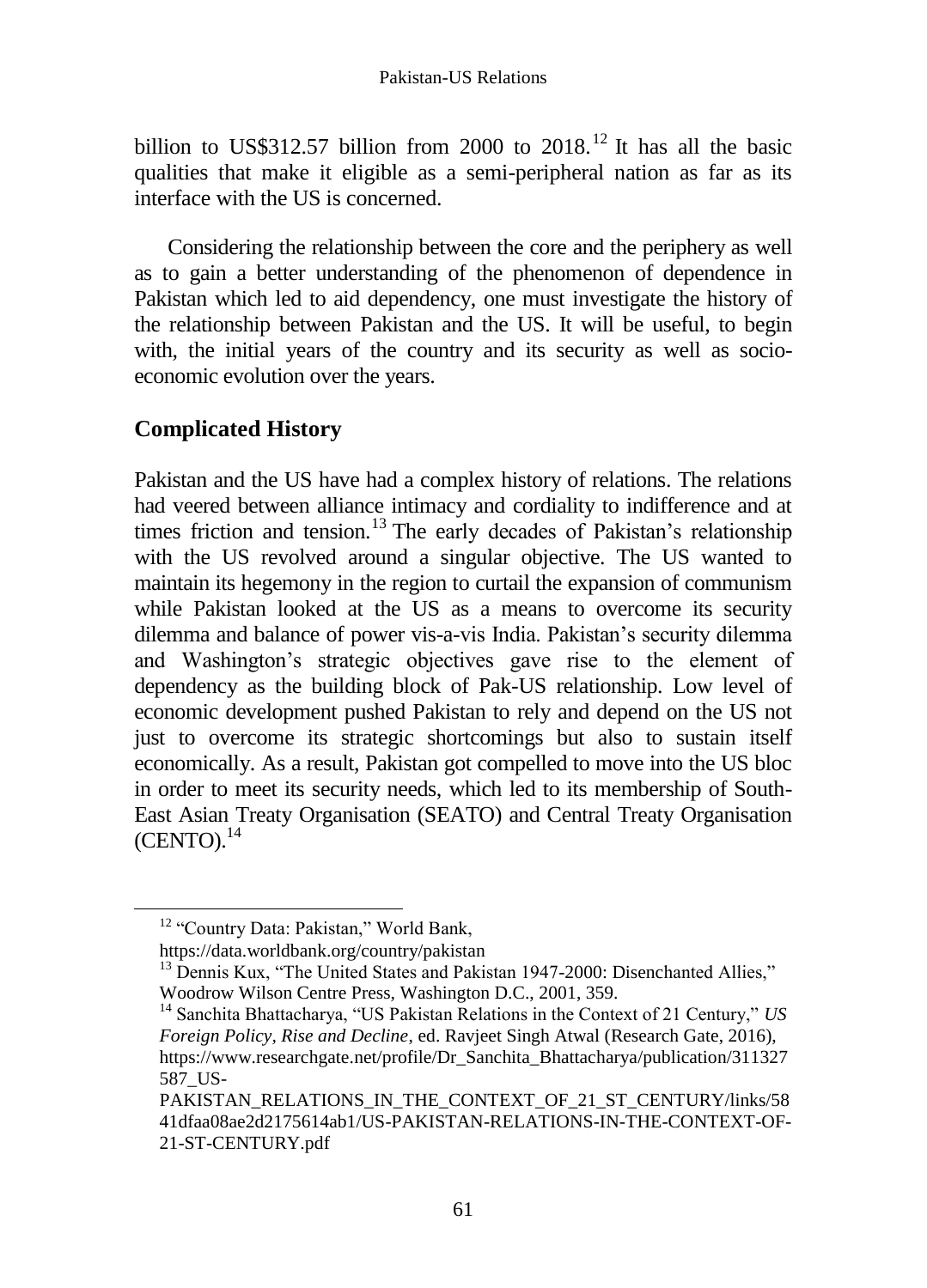The 1950s, 60s and 80s saw a steep decline in Pakistan-US relationship. It fell apart during the Kennedy and Johnson presidencies with a slight period of breath during the Nixon presidency followed by a fractured patch during Jimmy Carter's presidency.<sup>15</sup> The first set of sanctions, after 1965, put an end to the facade of Pak-US alliance as it came to an abrupt end. The sanctions did massive damage to the relations and it sprouted the element of mistrust. China emerged as a new strategic ally and provided much needed military assistance to Pakistan. The Chinese military hardware helped Pakistan to circumvent the US sanctions, which ultimately led to the beginning of the decline of dependence on the US military supplies.

Another set of sanctions imposed on Pakistan came soon after Pakistan carried out its nuclear tests. In 1979, the US President, Jimmy Carter, imposed unilateral military and economic sanctions against Pakistan on uranium enrichment concerns. <sup>16</sup> However, this episode ended abruptly after the September 11 attacks on the World Trade Centre in the US. As a result, Washington put nations around the globe on notice that 'either you are with us, or against us.<sup>17</sup> Corroborating the threat, the former President General Pervez Musharraf in an interview to *CBS* stated that the then US Intelligence Director, Richard Armitage, threatened Pakistan that be prepared to be bombed, be prepared to go back to the stone age.<sup>18</sup> This episode led to Pakistan joining the US-led War on Terror (WoT). As a consequence, the phenomenon of aid dependency again took the driving seat, navigating the trajectory of relations between the two countries. The US employed the same means of a core state to lure a periphery state through the means of aid and grants to meet its goals in the region and also influence Pakistan's policies in its war.

Since joining the US on its WoT, the direct and indirect cost incurred by Pakistan due to incidents of terrorism amounted to US\$123.13 billion (Rs.

<sup>&</sup>lt;sup>15</sup> Kux, "The United States and Pakistan."

<sup>&</sup>lt;sup>16</sup> Nazia Malik, "Economic Sanctions Imposed on Pakistan and their Impact (1979-2001)," *International Proceedings of Economic Development and Research* 39, no. 28, (2012): 140, http://www.ipedr.com/vol39/028-ICITE2012-K00006.pdf

<sup>26, (2012).</sup> The, international contract of the US? A Decade on, Pakistan <sup>17</sup> John Chalmers, "Analysis: With Us or Against Us? A Decade on, Pakistan Wavering," *Reuters*, September 10, 2011, https://www.reuters.com/article/ussept11-pakistan-usa-idUSTRE7890HS20110910

<sup>18</sup> Scot Conroy, "Pakistanis React to the Stone Age Claim," *CBS News*, September

<sup>23, 2006,</sup> https://www.cbsnews.com/news/pakistanis-react-to-stone-age-claim/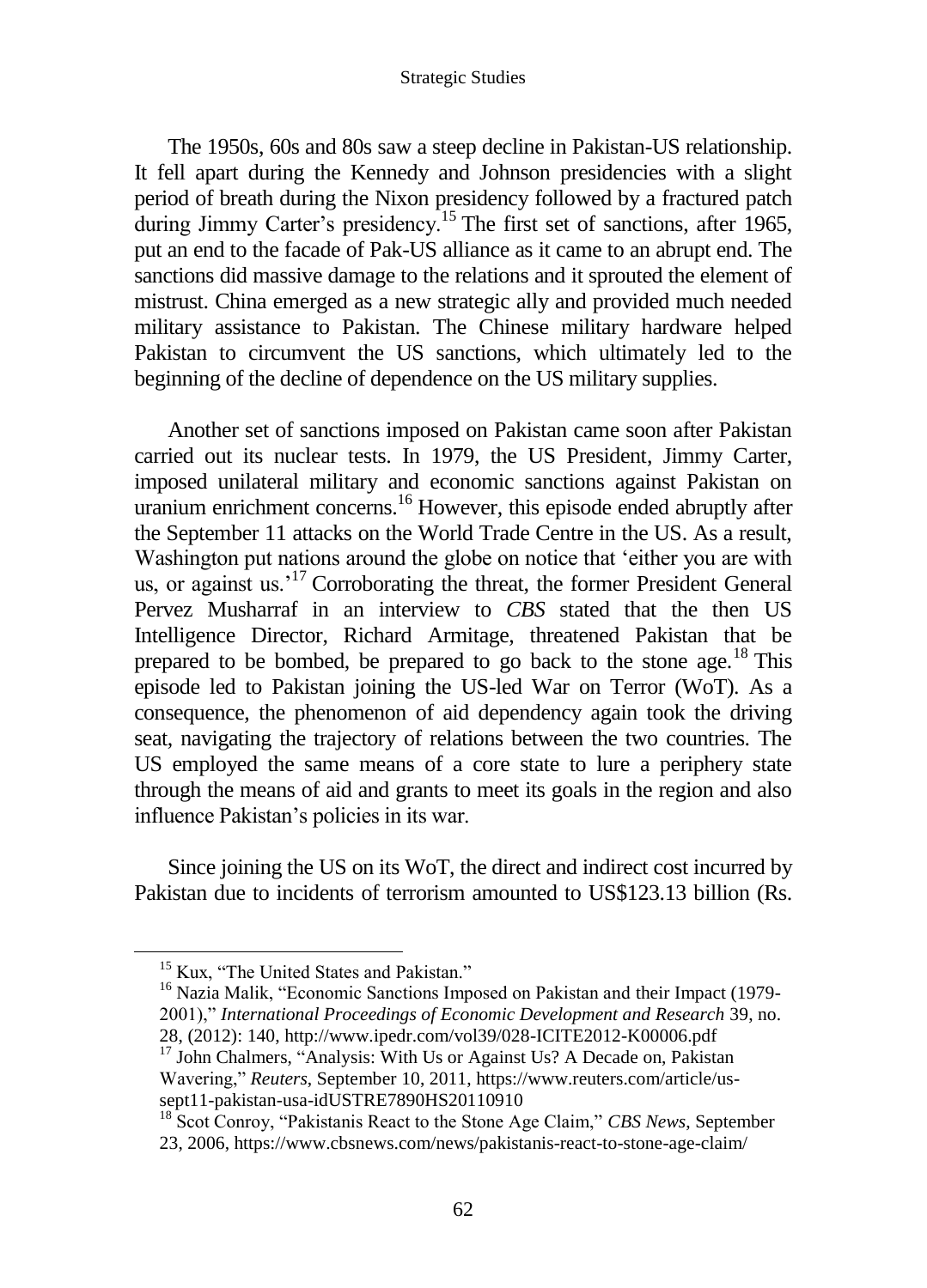10.373.93 billion).<sup>19</sup> Even so, during the early years of WoT, the cumulative impact of the policies and actions led by the US adversely impacted the economy of Pakistan in all major sectors. <sup>20</sup> Pakistan, thus, provided a perfect context for the US to be 'benevolent' towards its economy. The US aid to Pakistan created a sense of dependency of Pakistan's economy on the American subsidies and in return, the US got a 'favourable' ally proximate with the West Asian countries. $^{21}$ 

This equation sets a prime example of the relationship between the dominant and the dependent country. It also helps to explain the persistent economic struggles of Pakistan, as well as the tedious and discouraging nature of relationship Pakistan and the US have experienced. Over the course of many years, the dependent nature of Pakistan-US relations has reinforced its shadows on by building the recipient's — in this case Pakistan the intensity of dependence on the dominant country  $-$  the US  $-$  through an unequal pattern of interactions and policies that both shared. Similarly, the transfer of resources such as foreign aid from the US to Pakistan made way for the US to monopolise its politics in the region especially inside Pakistan to fulfil and maintain its control.

# **Rethinking Pakistan-US Dependency Relationship**

Washington's involvement in the policy overtures of Pakistan became exceedingly visible with the flow of the US aid. This also gave rise to the American penetration inside Pakistan's institutions in the form of increased trade dependency, aid programmes, educational exchanges, as well as military assistance programmes. By aligning itself with the US, Pakistan was able to reap some benefits through military and economic aid, however, it also paid a price by becoming dependent on the aid. Moreover, Pakistan lost its independent voice in matters pertaining to its national interests as well as injured its position internationally.

Keeping in mind the fundamentals of theory and relationship that exists between the core and periphery, the mere founding of Pakistan-US

<sup>19</sup> Ministry of Finance, Government of Pakistan, *Pakistan Economic Survey, 2016- 2017*, http://www.finance.gov.pk/survey/chapters\_17/Annex\_IV\_War.pdf

<sup>&</sup>lt;sup>20</sup> Ministry of Finance, Government of Pakistan, Economic Survey of Pakistan,

<sup>2013-2014,</sup> http://www.finance.gov.pk/survey/chapters\_14/Annex\_3.pdf

<sup>&</sup>lt;sup>21</sup> Bhattacharya, "US Pakistan Relations."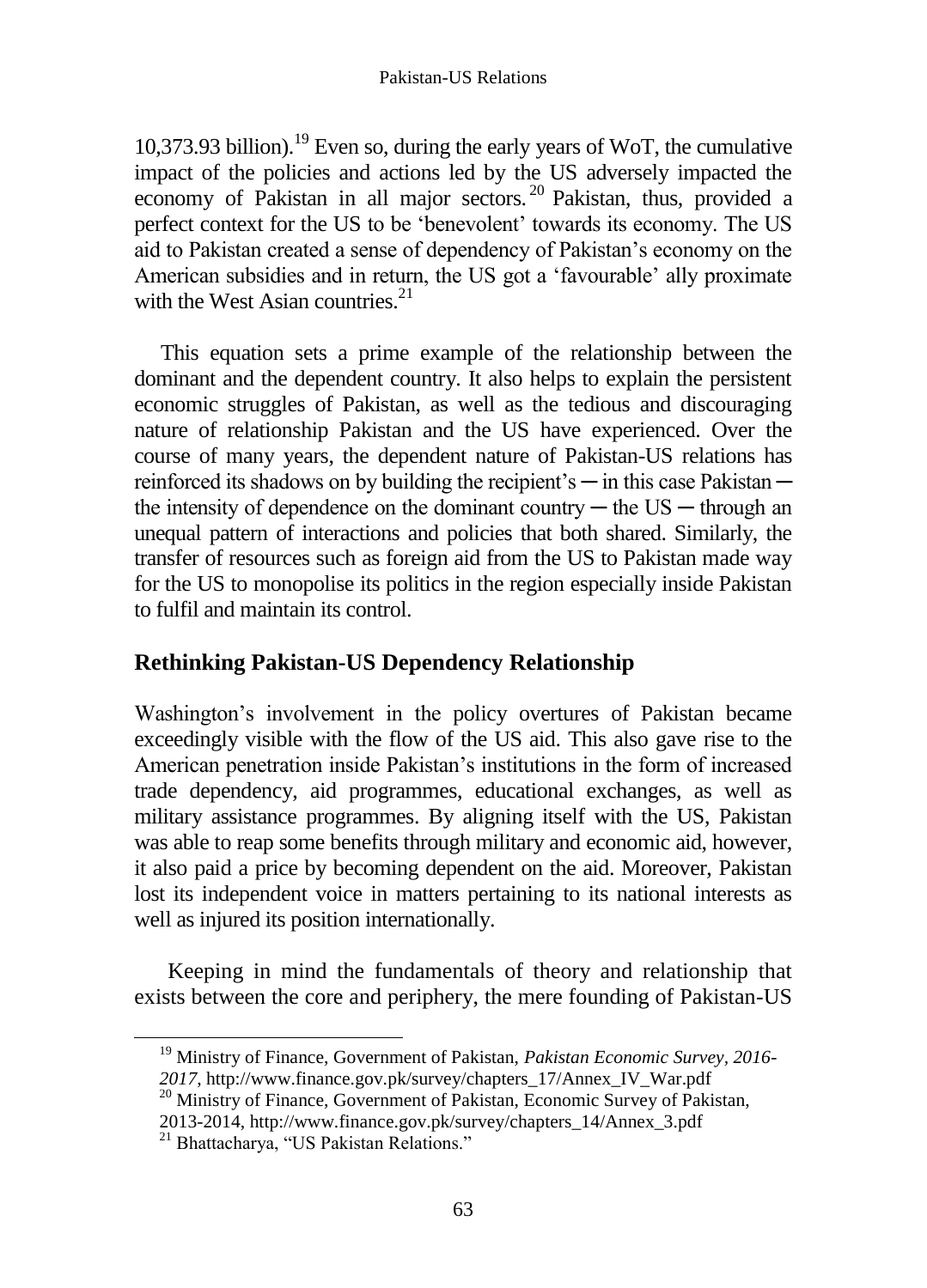relations serves as a highly relevant example and a classic case study of the dependency theory. With significant ups and downs in the relationship over the course of time, one can hypothesise that a richer country like the US through different means can interfere in the poor, periphery country affairs. This further suggests the temporary usefulness and a longer more substantial impact of the core country on the periphery state.

To no surprise, the US aid to Pakistan made its economy depended and conditioned to foreign money, this upper hand made America able to peruse its interests in the region through Pakistan as we see during the Afghan war and after 9/11. Through its aid programmes, the US was able to control and influence Pakistan's national policies by regulating its socio-political, economic as well as national interests of which the policy overtures of Pakistan during the Soviet-Afghan war and in the post-9/11 era remain two prime examples.

As the components of the theory suggest, the core states are also responsible for formulating and coining the world economic systems according to their desires leaving the periphery states at the receiving end. This form of monopoly gives the core an opening to shape the policies of the dependent states according to their interests which in other circumstances would be constituted by the periphery state itself like it has been done by the US to Pakistan and evident by the history. The position of Pakistan can, moreover, be explained by the structure of the world economic system, which is also run by the same rich, core countries due to the exploitative nature of the global economic system.

The US became an important strategic ally in exchange for heavy financial assistance, due to which Pakistan often compromised its own internal policies and national interests. Pakistan and its economy got drawn into a vicious cycle of funds and aid not just by the US but also by other international organisations like the World Bank and International Monetary Fund (IMF) run and dominated by the same cores. Pakistan, being a periphery of the world economic system in its early years, contributed to its own underdevelopment by being at the receiving end. It is a vicious cycle run by a select few to maintain geographical tiers of the core and the periphery. However, this trend is changing. Pakistan's economy in the past few years has shown signs of stability. In the past decade, the country's economy has grown and is at an upward trajectory in comparison to its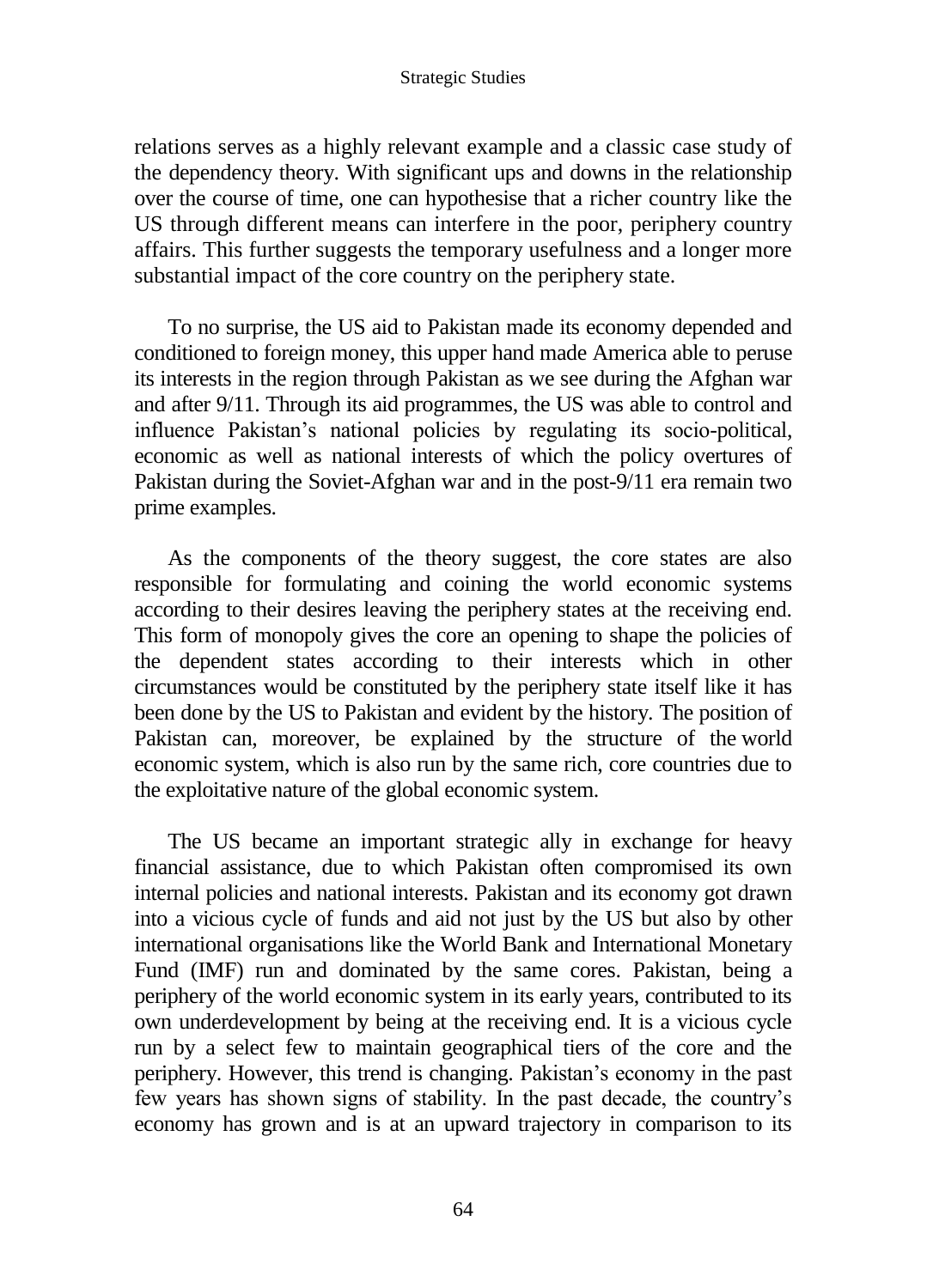previous years. Its economy was among the top performers in South Asia with a GDP growth of 5.2 per cent in  $2017^{22}$  and continued to grow to reach 5.8 per cent in  $2018$ . <sup>23</sup> Foreign investments like the China-Pakistan Economic Corridor (CPEC) have also contributed to stabilising investment market and businesses in Pakistan. Similarly, the security situation has improved in the light of successful military operations by the Pakistani armed forces including Operation Enduring Freedom from 2001 to 2002, Operation Al Mizan from 2002 to 2006, Operations Zalzala, SherDil, Rahe-Haq and Rah-e-Rast from 2007 to 2009, and Operation Rah-e-Nijat from 2009 to  $2010^{24}$ 

All these factors have made it possible for Pakistan to take a step ahead and be less reliant on foreign aid and more dependent on its own growth. As a result, the country has enabled itself to emerge as one of the non-western semi-periphery states and made a place for itself at the middle tier Nonetheless, this change has not come overnight but is a by-product of many struggles within and without.

This change from the periphery to semi-periphery also affected Pakistan's relation with its major and prime donor, the US. As a result of the changing nature of this relationship, from a dependent to semi-periphery state, Pakistan and the US have been on a crossroads of interest and mutually agreed goals. The litmus test of this change came with Donald Trump taking charge as the president of the US, and Pakistan's gradual distancing itself from the US and its demands to do more leaving both the countries on a diplomatic tight rope.

Like any semi-periphery state, Pakistan is exhibiting the signs of a regained sense of nationalism and a stark change in its pattern of international diplomatic engagement and alliance. As Wallerstein suggests that core's ability to intervene in a peripheral state decreases as it becomes a

<sup>22</sup> "Pakistan Development Update 2017," World Bank,

http://documents.worldbank.org/curated/en/536431495225444544/pdf/115187-WP-PUBLIC-P161410-77p-Pakistan-Development-Update-Spring-2017.pdf <sup>23</sup> "Pakistan: Overview," World Bank,

https://www.worldbank.org/en/country/pakistan/overview

 $^{24}$  Seth G Jones and C Christine Fair, "Counterinsurgency in Pakistan," RAND, 2010,

https://www.rand.org/content/dam/rand/pubs/monographs/2010/RAND\_MG982.pdf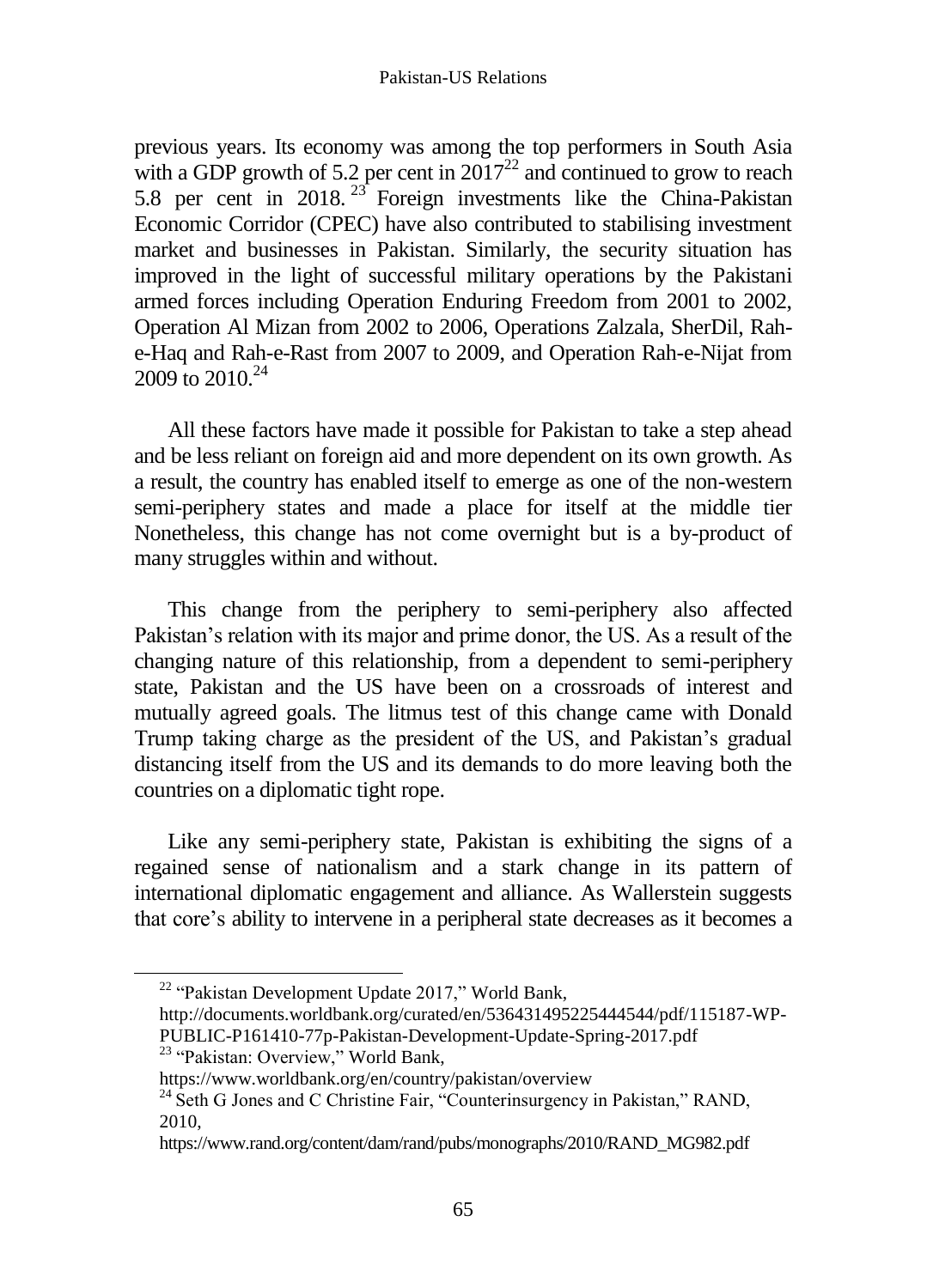semi-periphery in 'moments of downturn,<sup> $25$ </sup> as has been the case in Pakistan-US relations. Islamabad observed a drastic change in Washington's behaviour. Since 2017, Pakistan witnessed a string of policy statements coming out of Washington through several policy papers such as the Afghan Strategy, the National Security Document, and the National Defence Strategy. All the policy papers had one thing in common: an aggressive posture of the US towards Pakistan. In its Afghan strategy, the US conveniently blamed Pakistan, making it a scapegoat for all its failures in Afghanistan<sup>26</sup> and maligned its role as a stable country globally. Similarly, President Trump, while unveiling his National Security Strategy, reminded Pakistan that it is obliged to help America because it receives "massive payments" from Washington every year.<sup>27</sup>

With the beginning of 2018, President Trump once again lashed out at Pakistan through his tweet on the new year's eve in which he spoke negatively of Pakistan and accused Pakistan of nothing but lies and deceit."<sup>28</sup> Even before this, President Trump never held back in demeaning Pakistan and its fight against extremism. He categorically stated, "United States has foolishly given Pakistan more than 33 billion dollars in aid over the last 15 years and they have given us nothing but lies and deceit, thinking of our leaders as fools. They give haven to the terrorists we hunt in Afghanistan, with little help. No more!"<sup>29</sup> Pakistan in return said that it is ready to publicly provide every detail of the US aid that it has received and that it will "let the world know the truth." $30$ 

<sup>&</sup>lt;sup>25</sup> Wallerstein, "Semi-Peripheral Countries." 464.

<sup>26</sup> Syed Mohammad Ali, "New US Strategy for Afghanistan," *Tribune*, August 18, 2017,

https://tribune.com.pk/story/1484128/new-us-strategy-afghanistan/

<sup>27</sup> Anwar Iqbal, "Pakistan 'Obliged' to Help US, Says Trump," *Dawn*, December 20, 2017,https://www.dawn.com/news/1377685

<sup>28</sup> Zeeshan Aleem, "Trump's Sudden New Fight with Pakistan, Explained," *Voice of America*, January 8, 2018, https://www.vox.com/world/2018/1/8/16850116/trumppakistan-suspend-aid

<sup>29</sup> Donald Trump, *Twitter*, January 1, 2018,

https://twitter.com/realDonaldTrump/status/947802588174577664?ref\_src=twsrc%5 Etfw&ref\_url=https%3A%2F%2Fwww.forbes.com%2Fsites%2Fleezamangaldas%2 F2018%2F01%2F02%2Ftrump-brings-in-the-new-year-with-polarizing-pakistantweet%2F

<sup>30</sup> Leeza Mangaldas, "Trump's Twitter Attack on Pakistan is Met with Both Anger and Support in South Asia," *Forbes*, January 2, 2018,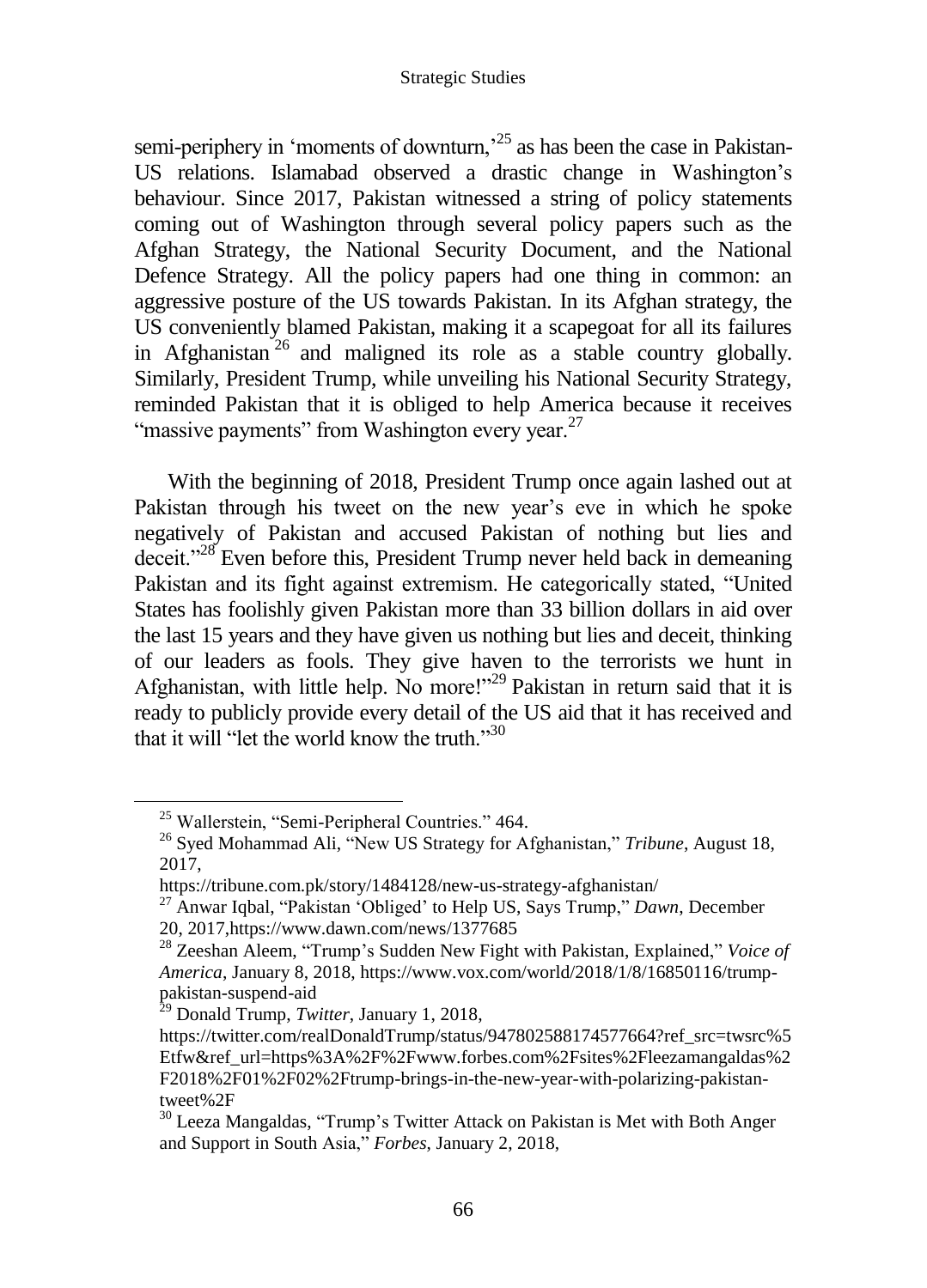Following Trump's tweet, the US announced cutting off aid which practically was an insignificant move. The US aid levels to Pakistan peaked in 2010 when roughly US\$4.5 billion<sup>31</sup> worth of aid was provided to Pakistan, which has been going down ever since to its minimum currently. There was significant scaling down of the US assistance to Pakistan in the later years of the Obama's administration, from US\$2.1 billion in 2014 to US\$1.6 billion in 2015 and US\$1.1 billion in 2016, which decreased even further down to US\$526 million in  $2017<sup>32</sup>$  Up to US\$900 million in the Coalition Support Fund (CSF) for Pakistan for the fiscal year 2017 still remain pending<sup>33</sup> while the proposed cut for 2018 is \$350 million.<sup>34</sup> The cut-off of aid directly affects the CSF, which is the US reimbursements to Pakistan for its counter-terrorism operations and the services that Pakistan has already provided. A significant reduction came to the military aid with Pakistan receiving US\$100 million in 2018 fiscal year, previously in 2016 the US assistance to Pakistan under the State Department budget was US\$534 million, which included US\$225 million in foreign military funding.<sup>35</sup> The decrease in aid not only included military and securityrelated assistance but also Economic Support Funds, International Narcotics Control and Migration and Refugee Assistance. While the issue of aid and its disbursement still remains one of the most challenging aspects of the Pakistan-US relationship, the new leadership of Pakistan has made it clear

https://www.forbes.com/sites/leezamangaldas/2018/01/02/trump-brings-in-the-newyear-with-polarizing-pakistan-tweet/#37639f632b35

<sup>&</sup>lt;sup>31</sup> Mcheal O'Hanlon, Madiha Afzal and Bruce Riedel, "Pakistan, America, and Extremism: The Path Ahead," Brookings Institute (Washington, D.C), January 16, 2018, https://www.brookings.edu/wp-

content/uploads/2018/01/fp\_20180116\_pakistan\_transcript.pdf

<sup>&</sup>lt;sup>32</sup> Varghese K George, "US Drastically Cut Aid to Pakistan in the Obama Years," *Hindu*, January 2, 2018

http://www.thehindu.com/todays-paper/tp-international/us-has-drastically-cut-aidto-pakistan/article22348906.ece

<sup>&</sup>lt;sup>33</sup> Arshad Mohammed and Jonathan Landay, "US Suspends at least US\$900 million in Security Aid to Pakistan," *Reuters*, January 5, 2018,

https://www.reuters.com/article/us-usa-pakistan-aid/u-s-suspends-at-least-900 million-in-security-aid-to-pakistan-idUSKBN1ET2DX

<sup>&</sup>lt;sup>34</sup> Iqbal, "Pakistan 'obliged' to Help US."

<sup>35</sup> Shamil Shams, "Pakistani Military Feeling the Trump Pressure," *DW*, May 5, 2017, <http://www.dw.com/en/pakistani-military-feeling-the-trump-pressure/a-38980975>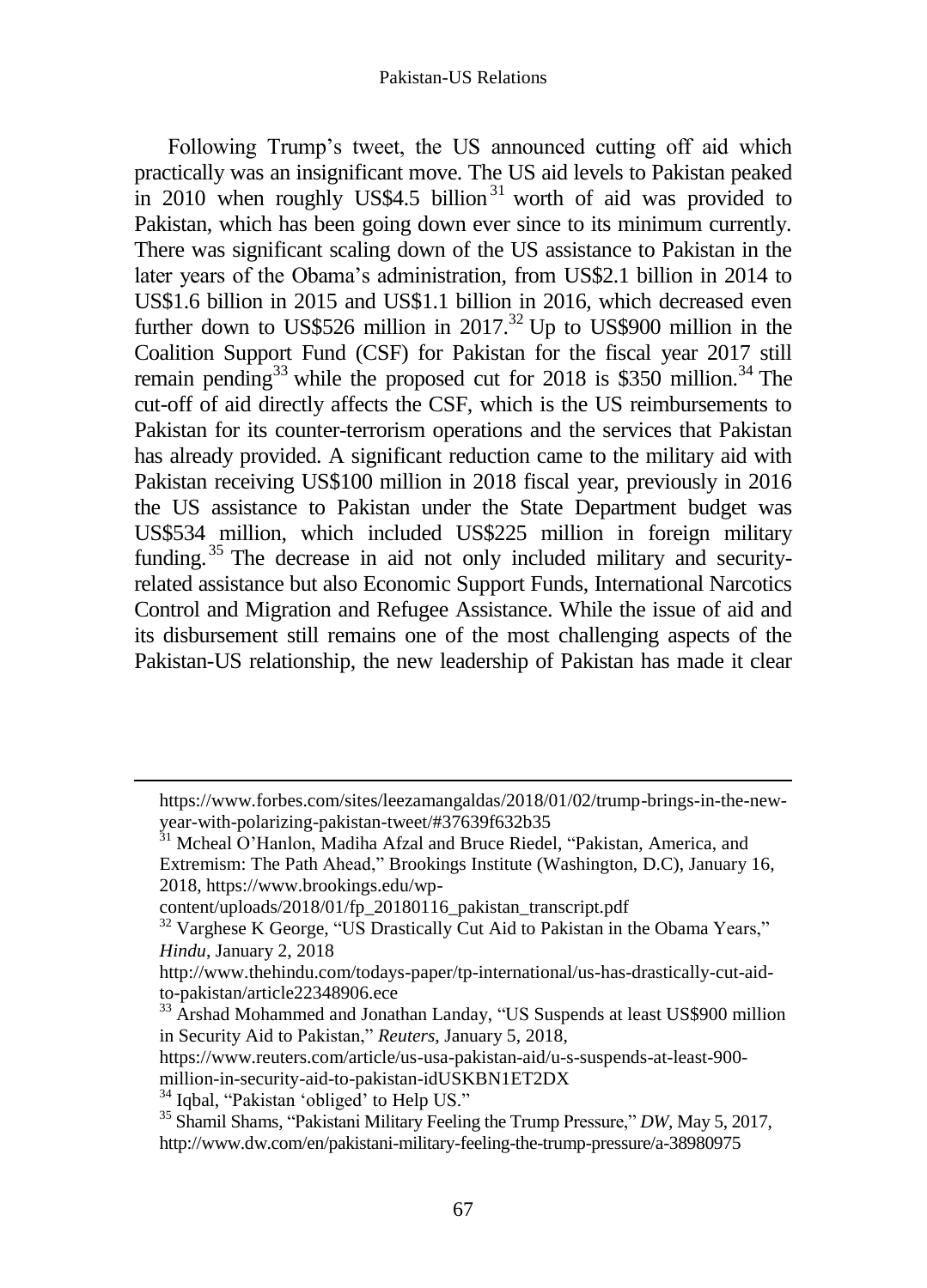to Washington that it seeks more than US funds, it seeks stronger and mutually beneficial ties. <sup>36</sup>

As Pakistan's economy grows, its perception as an insecure state has metamorphosed into an existential crisis. Pakistan is exhibiting independence in behaviour like any developing country would. Its active transition is significant, as it challenges the American hegemony in the region. Pakistan is moving forward from a dependent state towards a developing country with decreasing influence of the US in its policy. This transition is also changing the power dynamics that revolve around Pakistan-US relations as it is increasingly moving closer to its economic arch-rival, China. This has given birth to new challenges, for Islamabad, primarily in the form of changed US attitudes and negative narrative reflecting Washington's displeasure at Pakistan's transition from a dependent periphery state to an independent developing country. Washington still feels compelled to enforce its own will on Pakistan. The negative rhetoric, do more mantra, and unnecessary bashing of Pakistan showcases America's attitude towards a nation that was once dependent on its aid.

### **Refurbishing Alliances**

 $\overline{a}$ 

The geopolitics of South Asian region plays a critical role in determining the future alliances of many countries including two major powers  $-$  China and the  $US - Pakistan$  and India and a war-torn country  $-$  Afghanistan. As a growing economy, Pakistan needs to develop and refurbish its ties with the regional and other countries and build allies where it can. The world is changing from a unipolar stage to a multipolar theatre. Pakistan, being in the middle of it can utilise the world power politics for its own advantage.

The current nature of the China-US relations is intensifying the competition between both the strategic and economic rivals. Beijing's economic and strategic growth has enabled it to cut through the superpower monopoly created by the US for the past many years. Its mushroom growth and increasing technological advancements in the field of cyberspace and military has put the US policy circles on alert. The rise of China and its

<sup>36</sup> "Imran Khan: Pakistan PM Meets Trump in Bid to Mend Ties," *BBC*, July 23,

<sup>2019,</sup> https://www.bbc.com/news/world-us-canada-49032495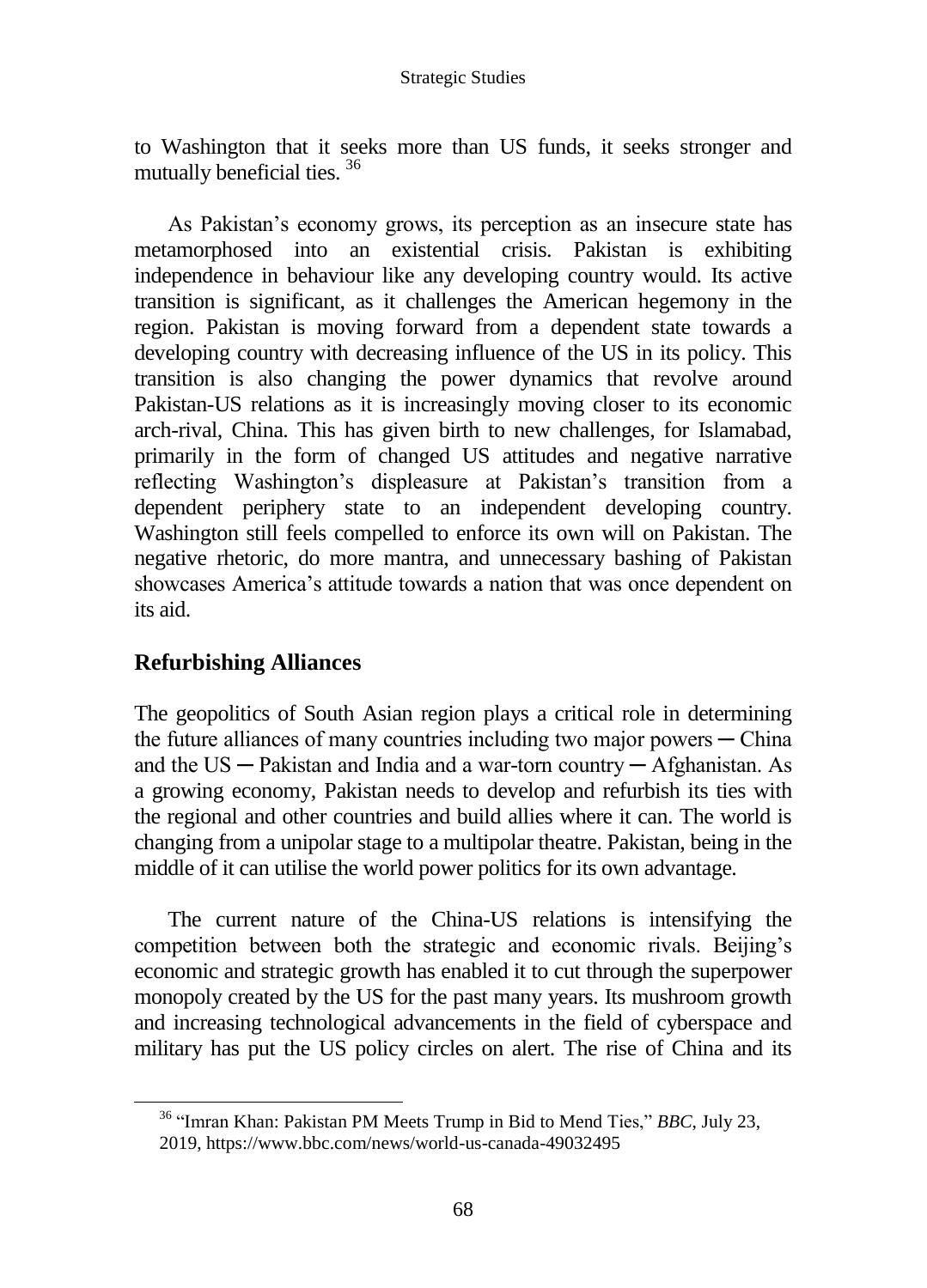growing influence throughout the globe have set the stage for more intense competition between Washington and Beijing.

Regardless of the adverse rhetoric maintained by President Trump, China has shown its willingness to work with the US countless times. However, it will be interesting to see how the two economy giants come to agree on common grounds, as President Trump has already exited many international platforms including the Paris Climate agreement, the Iranian Nuclear Deal and the Trans-Pacific Partnership (TPP) leaving a void, which provided China with an opportunity to act as more of a reliable ally and partner.<sup>37</sup> According to an estimate, the CPEC will potentially reduce unemployment by US\$2.32 million by the end of 2018 with 30,000 direct already created and an estimated 800,000 jobs in the next 15 years.<sup>38</sup> The progress of the CPEC will be a significant factor for the US to design its policy in relation to China, which will have a ripple effect on Washington's relation with New Delhi. This threatens the existing power structure as the US hegemony is challenged by the rise of China and Pakistan in the region. The two arch-rivals Pakistan and India, are realigning strategically; Pakistan, a traditional ally of the US, is drifting towards China while India is strengthening its relationship with the US.<sup>39</sup>

Afghanistan remains another challenge. Over the years, the US has maintained a force posture of up to 9,800 <sup>40</sup> military personnel in Afghanistan, a considerable amount of which it is planning to withdraw. Nonetheless, the Trump administration vows to support Afghanistan security forces as the situation in Afghanistan remains a stalemate, while the

 $37$  Zeeshan Aleem, "Trump Pulling out of the Paris Climate Change Agreement is a Great News," *VOX*, June 3, 2017,

https://www.vox.com/world/2017/6/3/15729424/trump-paris-climate-china <sup>38</sup> "Impact of China Pakistan Economic Corridor: Fact Sheet," China Pakistan Economic Corridor, http://www.cpecinfo.com/news/impact-of-cpec-on-pakistan-

economy-fact-sheet/NTIyOQ==

<sup>&</sup>lt;sup>39</sup> Ishrat Hussain, "CPEC and Pakistani Economy; An Appraisal," Centre of Excellence for CPEC, Pakistan Institute of Development Economics, 2017, http://cpec.gov.pk/brain/public/uploads/documents/CPEC-and-Pakistani-Economy\_An-Appraisal.pdf

<sup>40</sup> Department of Defense, United States of America, *Enhancing Security and Stability in Afghanistan*, December 2016,

https://www.defense.gov/Portals/1/Documents/pubs/Afghanistan-1225-Report-December-2016.pdf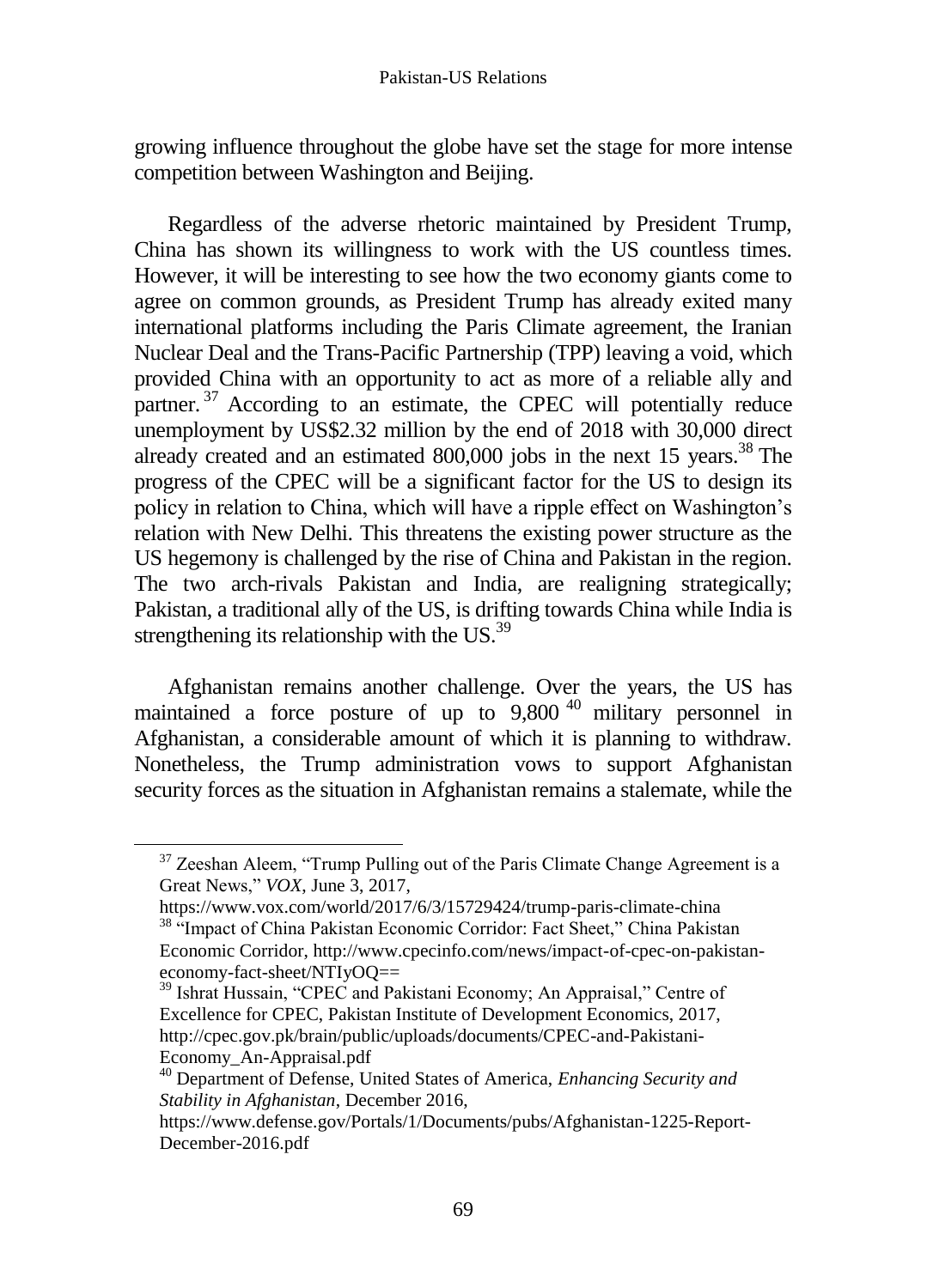threat of Islamic State of Iraq and Syria (ISIS), also termed as *Daesh*, in Afghanistan and in the region is real.

As cliché as it sounds, the US has failed to recognise Pakistan as a country which has a lot to offer besides its military support in fighting extremism in the region. The evolving security situation in the region provides Pakistan with an opportunity to play a proactive role and increase its cooperation with the US and Afghanistan to address the threats. The Afghan peace process provided Pakistan with an opening to showcase itself as a responsible regional player that is not at the periphery of geo-regional development anymore.

Indo-US relations are significant in the region. The relations over, the last decade, have remained and in an upward trajectory. Since President Clinton's era, the relations between both the strategic partners have broadly remained on a steady path with upward growth. The relationship covers every aspect of a strategic partnership which led to strong and superior defence agreements. In addition to defence partnership, the bilateral trade and energy also encapsulate the multi-dimensional approach to the relationship. The trade between both the countries stands at insubstantial US\$100 billion, while both aspire to expand the target of bilateral trade five-fold in the coming years to an estimated US\$1 trillion.

### **Challenges and the Way Forward for Pakistan**

Pakistan is witnessing a slow but successful rise not only internally but at the global stage. Its economy is growing and developing and has upgraded from a frontier economy to an emerging market in the Morgan Stanley Capital International (MSCI) index.<sup>41</sup> It has been successful in eradicating and minimising extremism on its soil and has managed to be a part of global projects such as the Belt and Road Initiative (BRI), by China. Pakistan is successfully taking on BRI's pilot project, the CPEC which is helping it with a new form of economic revival. The success of the CPEC projects despite all the internal challenges and external pressures, promises an

<sup>41</sup> Christine Lagarde, "Pakistan and Emerging Markets in the World Economy," International Monetary Fund, October 24, 2016,

https://www.imf.org/en/News/Articles/2016/10/24/SP102416-Pakistan-Emerging-Markets-in-the-World-Economy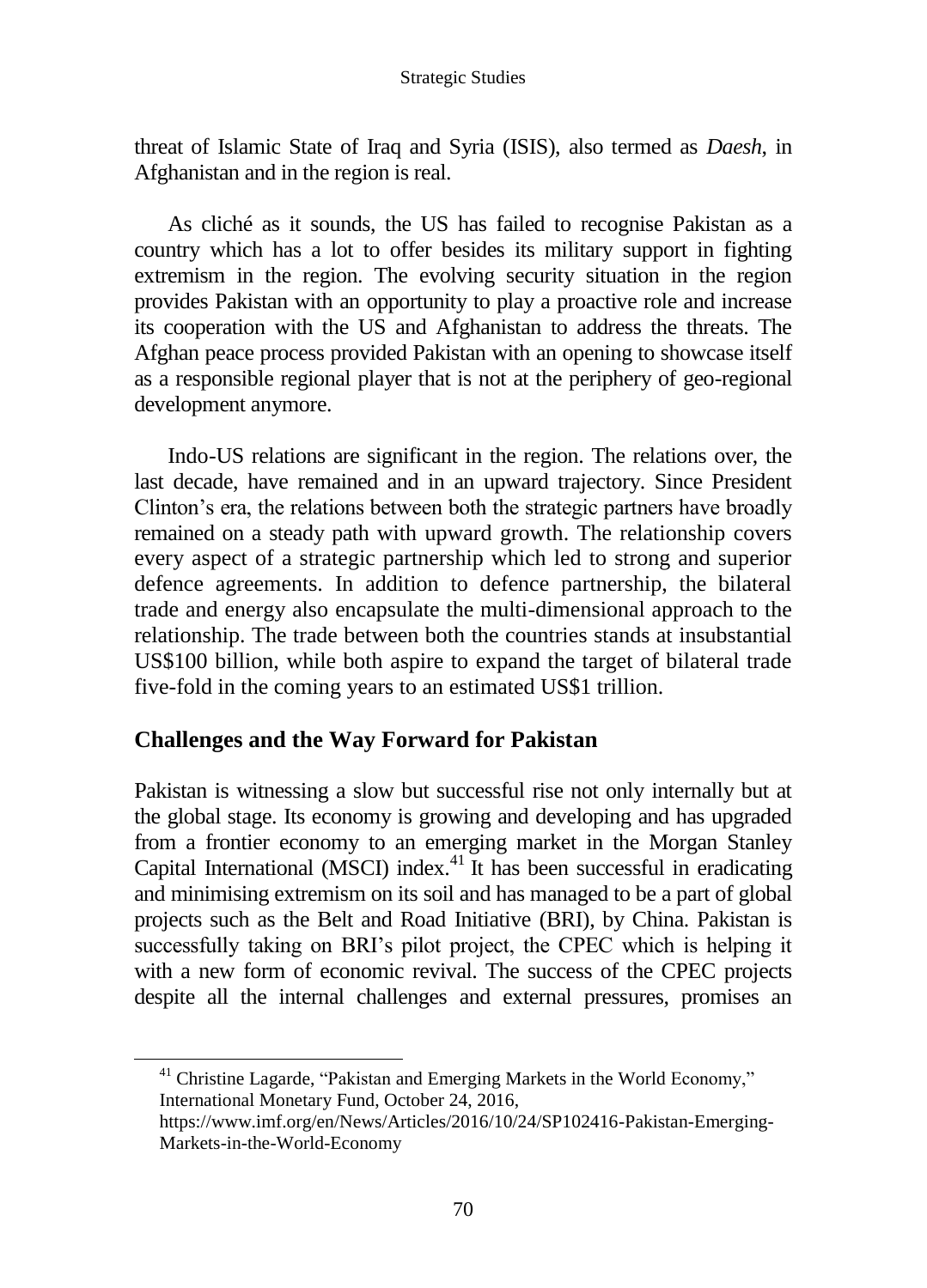economically diverse Pakistan against the existing economic status quo in the region.

Post-2018, the strains that were being felt between Pakistan and the US became more visible and exposed Washington as an unreliable ally. In the past, years Pakistan has had numerous opportunities and reasons to re-fresh its outlook towards the US. However, the recent attitude of the Trump administration while has left the policymakers in Islamabad disgruntled and insecure has helped Pakistan to broaden its world outlook and move away from the US's camp. Moreover, the rapid changes in Washington policy overtures under the 'America First,' campaign, by increasing the US's strategic and military reach out to India, has added to the urgency.

What is important for Pakistan is to seek a practical and tactical reorientation of its foreign policy without any focus on a single country. This is the primary challenge that Pakistan faces with the growing disoriented world order and increased multi-polarity challenging the US's pre-eminence. The challenges in the region provide Pakistan with an opportunity to make its place known. With the change in the internal dynamics of the country and a stronger foreign policy together with a stable and developing economic situation, Pakistan can easily solidify its transition to a semi-periphery nation. For this purpose, Pakistan needs to choose its allies in the region and around the world wisely, keeping in mind long-term objectives and goals. Washington has chosen to build a stronger bipartisan strategic partnership with India to counter the rise of Pakistan and China and its growing print in the region, through trade and investments. Pakistan has made it clear that it will work with the US-based on equality and not take dictations from the US if it goes against Pakistan's national interest.  $42$ Pakistan is not seeking a selective policy with an exclusive sphere of influence of any single power.

Pakistan and the US share a lot of commonalities which can be transformed into areas of convergence of interests for both the countries. However, the indication is that the policy led by the Trump administration will remain without a drastic change. It will primarily be a policy-driven by the US interests. In order to meet this challenge, Pakistan should put its case

<sup>42</sup> "US Using Haqqan i Network as Excuse to Target Pakistan: Asif," *GEO News,* October 10, 2017, https://www.geo.tv/latest/161953-pakistan-wont-take-dictationfrom-anyone-if-against-national-interest-khawaja-asifs